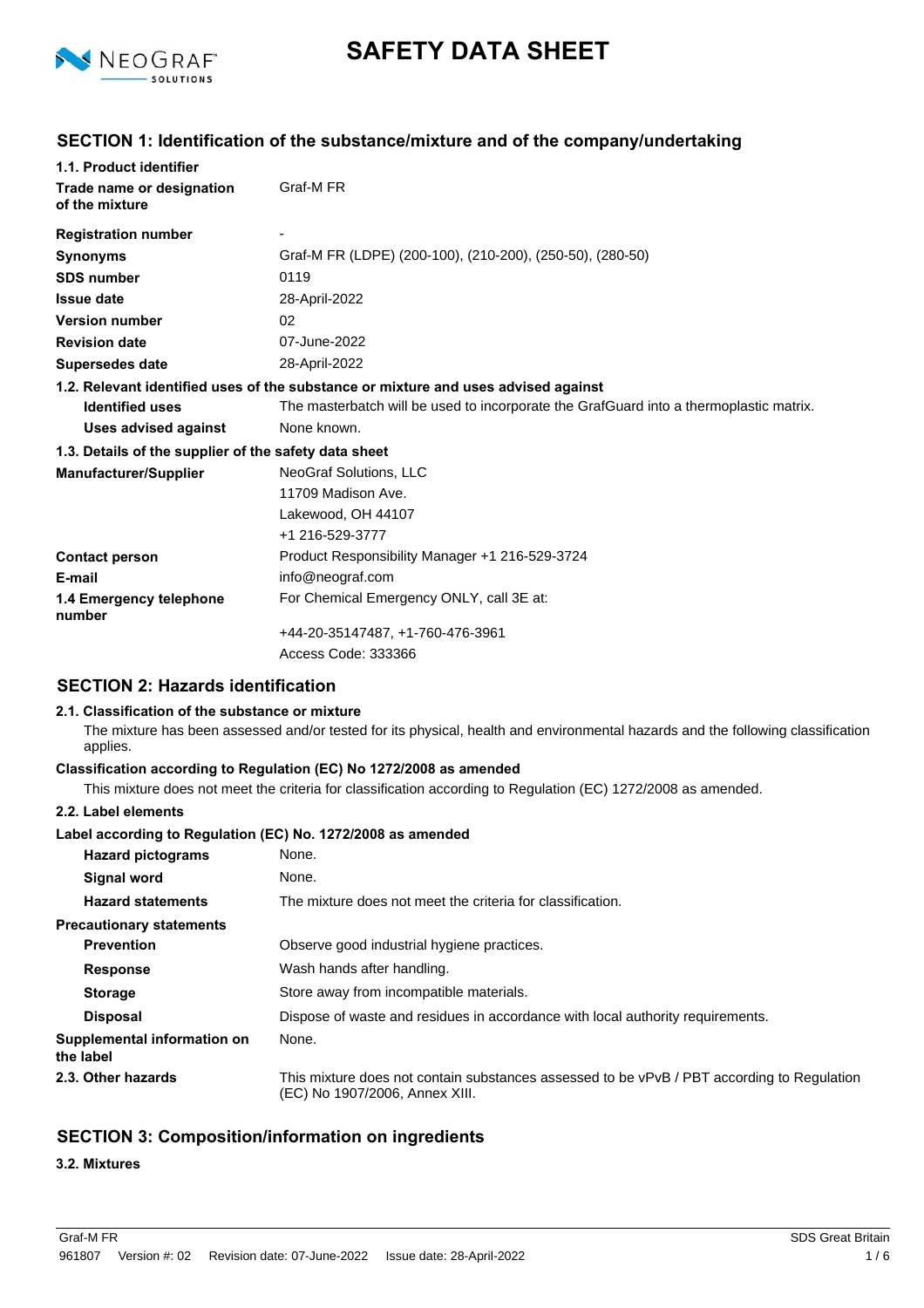| <b>General information</b>                                                                                                                                                                 |                                                                              |    |                                                |  |                                                                                                                                                                                                                                                                                                                                                                                                       |           |              |
|--------------------------------------------------------------------------------------------------------------------------------------------------------------------------------------------|------------------------------------------------------------------------------|----|------------------------------------------------|--|-------------------------------------------------------------------------------------------------------------------------------------------------------------------------------------------------------------------------------------------------------------------------------------------------------------------------------------------------------------------------------------------------------|-----------|--------------|
| <b>Chemical name</b>                                                                                                                                                                       |                                                                              | %  |                                                |  | CAS-No. / EC No. REACH Registration No.                                                                                                                                                                                                                                                                                                                                                               | Index No. | <b>Notes</b> |
| Sulphuric acid, compound with<br>graphite *                                                                                                                                                |                                                                              | 50 | 12777-87-6<br>235-819-4                        |  | 01-2119514421-54-0004                                                                                                                                                                                                                                                                                                                                                                                 |           | #            |
|                                                                                                                                                                                            | <b>Classification: -</b>                                                     |    |                                                |  |                                                                                                                                                                                                                                                                                                                                                                                                       |           |              |
| 1-Butene, polymer with ethene                                                                                                                                                              |                                                                              | 50 | 25087-34-7                                     |  |                                                                                                                                                                                                                                                                                                                                                                                                       |           | #            |
|                                                                                                                                                                                            | <b>Classification: -</b>                                                     |    |                                                |  |                                                                                                                                                                                                                                                                                                                                                                                                       |           |              |
| List of abbreviations and symbols that may be used above<br>#: This substance has workplace exposure limit(s).<br>M: M-factor<br>vPvB: very persistent and very bioaccumulative substance. |                                                                              |    |                                                |  |                                                                                                                                                                                                                                                                                                                                                                                                       |           |              |
| PBT: persistent, bioaccumulative and toxic substance.                                                                                                                                      |                                                                              |    |                                                |  |                                                                                                                                                                                                                                                                                                                                                                                                       |           |              |
| <b>Composition comments</b>                                                                                                                                                                | percent by volume.                                                           |    |                                                |  | All concentrations are in percent by weight unless ingredient is a gas. Gas concentrations are in                                                                                                                                                                                                                                                                                                     |           |              |
|                                                                                                                                                                                            |                                                                              |    | conditions of use or in case of extreme upset. |  | *Third-party analysis found that any naturally occurring Respirable Crystalline Silica (RCS) that<br>may exist as an impurity in this substance is inextricably bound, environmentally unavailable and<br>at de minimis concentration. Thus, in its current and anticipated future physical state, the<br>substance is incapable of causing toxicologically relevant RCS exposure under either normal |           |              |
| <b>SECTION 4: First aid measures</b>                                                                                                                                                       |                                                                              |    |                                                |  |                                                                                                                                                                                                                                                                                                                                                                                                       |           |              |
| <b>General information</b>                                                                                                                                                                 | protect themselves.                                                          |    |                                                |  | Ensure that medical personnel are aware of the material(s) involved, and take precautions to                                                                                                                                                                                                                                                                                                          |           |              |
| 4.1. Description of first aid measures                                                                                                                                                     |                                                                              |    |                                                |  |                                                                                                                                                                                                                                                                                                                                                                                                       |           |              |
| <b>Inhalation</b>                                                                                                                                                                          |                                                                              |    |                                                |  | Move to fresh air. Call a physician if symptoms develop or persist.                                                                                                                                                                                                                                                                                                                                   |           |              |
| <b>Skin contact</b>                                                                                                                                                                        |                                                                              |    |                                                |  | Wash off with soap and water. Get medical attention if irritation develops and persists.                                                                                                                                                                                                                                                                                                              |           |              |
| Eye contact                                                                                                                                                                                | Rinse with water. Get medical attention if irritation develops and persists. |    |                                                |  |                                                                                                                                                                                                                                                                                                                                                                                                       |           |              |
| Ingestion                                                                                                                                                                                  | Rinse mouth. Get medical attention if symptoms occur.                        |    |                                                |  |                                                                                                                                                                                                                                                                                                                                                                                                       |           |              |
| 4.2. Most important symptoms<br>and effects, both acute and<br>delayed                                                                                                                     |                                                                              |    |                                                |  | Exposure may cause temporary irritation, redness, or discomfort.                                                                                                                                                                                                                                                                                                                                      |           |              |
| 4.3. Indication of any<br>immediate medical attention<br>and special treatment needed                                                                                                      | Treat symptomatically.                                                       |    |                                                |  |                                                                                                                                                                                                                                                                                                                                                                                                       |           |              |
| <b>SECTION 5: Firefighting measures</b>                                                                                                                                                    |                                                                              |    |                                                |  |                                                                                                                                                                                                                                                                                                                                                                                                       |           |              |
| <b>General fire hazards</b>                                                                                                                                                                |                                                                              |    | No unusual fire or explosion hazards noted.    |  |                                                                                                                                                                                                                                                                                                                                                                                                       |           |              |
| 5.1. Extinguishing media<br>Suitable extinguishing<br>media                                                                                                                                |                                                                              |    |                                                |  | Use fire-extinguishing media appropriate for surrounding materials.                                                                                                                                                                                                                                                                                                                                   |           |              |
| Unsuitable extinguishing<br>media                                                                                                                                                          |                                                                              |    |                                                |  | Do not use water jet as an extinguisher, as this will spread the fire.                                                                                                                                                                                                                                                                                                                                |           |              |
| 5.2. Special hazards arising<br>from the substance or mixture                                                                                                                              |                                                                              |    |                                                |  | During fire, gases hazardous to health may be formed. Carbon oxides (COx). Sulfur Oxides (SOx).                                                                                                                                                                                                                                                                                                       |           |              |
| 5.3. Advice for firefighters<br><b>Special protective</b><br>equipment for firefighters                                                                                                    |                                                                              |    |                                                |  | Self-contained breathing apparatus and full protective clothing must be worn in case of fire.                                                                                                                                                                                                                                                                                                         |           |              |
| <b>Special fire fighting</b><br>procedures                                                                                                                                                 |                                                                              |    |                                                |  | Move containers from fire area if you can do so without risk.                                                                                                                                                                                                                                                                                                                                         |           |              |
| <b>Specific methods</b>                                                                                                                                                                    |                                                                              |    |                                                |  | Use standard firefighting procedures and consider the hazards of other involved materials.                                                                                                                                                                                                                                                                                                            |           |              |
| <b>SECTION 6: Accidental release measures</b>                                                                                                                                              |                                                                              |    |                                                |  |                                                                                                                                                                                                                                                                                                                                                                                                       |           |              |
| 6.1. Personal precautions, protective equipment and emergency procedures<br>For non-emergency<br>personnel                                                                                 |                                                                              |    |                                                |  | Wear appropriate protective equipment and clothing during clean-up.                                                                                                                                                                                                                                                                                                                                   |           |              |
| For emergency responders                                                                                                                                                                   |                                                                              |    |                                                |  | Keep unnecessary personnel away. For personal protection, see section 8 of the SDS.                                                                                                                                                                                                                                                                                                                   |           |              |
| 6.2. Environmental precautions                                                                                                                                                             |                                                                              |    |                                                |  | Avoid discharge into drains, water courses or onto the ground.                                                                                                                                                                                                                                                                                                                                        |           |              |
| 6.3. Methods and material for<br>containment and cleaning up                                                                                                                               |                                                                              |    |                                                |  | Stop the flow of material, if this is without risk. Following product recovery, flush area with water.                                                                                                                                                                                                                                                                                                |           |              |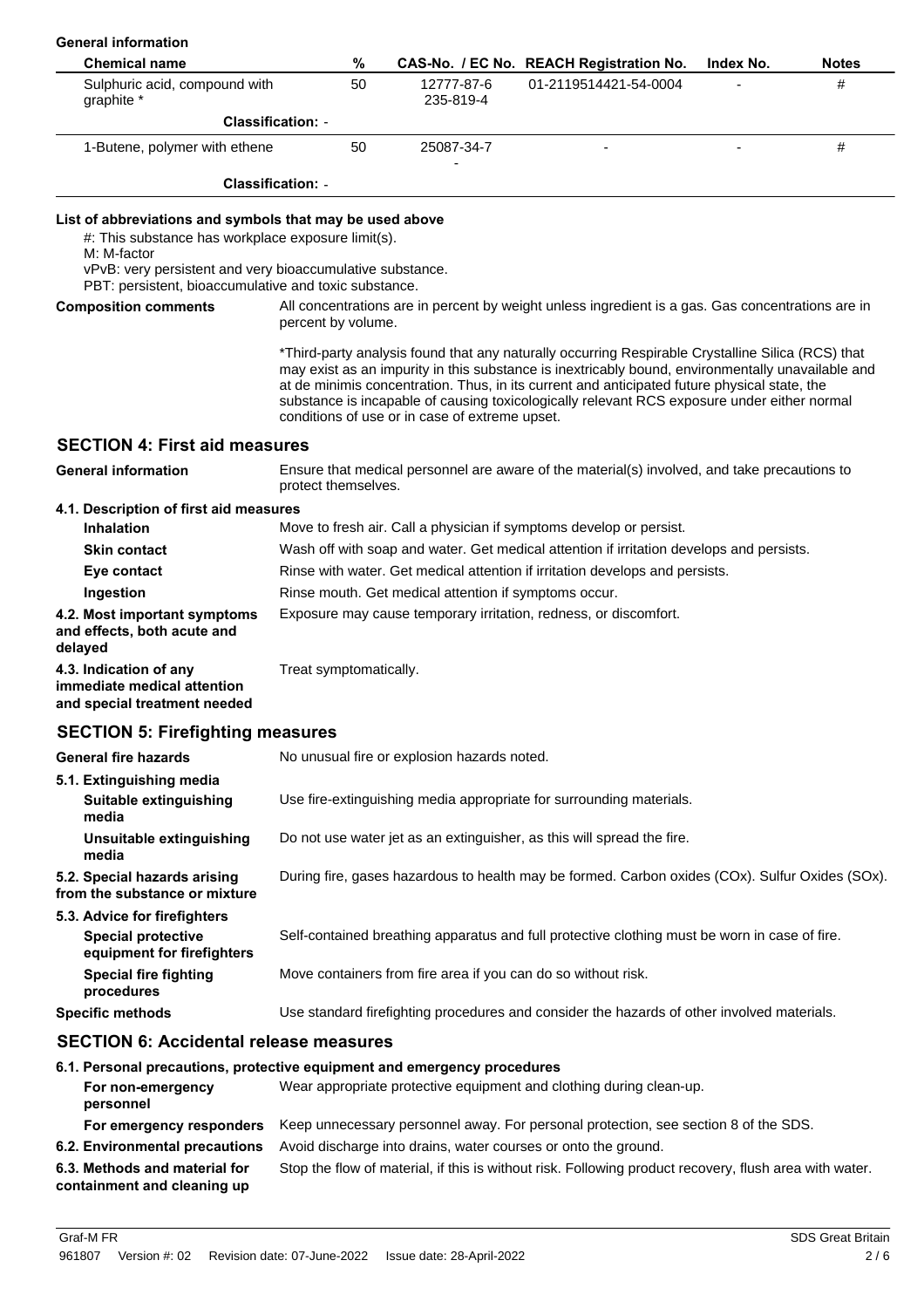# **SECTION 7: Handling and storage**

| 7.1. Precautions for safe<br>handling                                   | Avoid prolonged exposure. Observe good industrial hygiene practices.                                                                            |
|-------------------------------------------------------------------------|-------------------------------------------------------------------------------------------------------------------------------------------------|
| 7.2. Conditions for safe<br>storage, including any<br>incompatibilities | Store in tightly closed container. Store away from incompatible materials (see section 10 of the<br>SDS).                                       |
| 7.3. Specific end use(s)                                                | The masterbatch will be used to incorporate the GrafGuard into a thermoplastic matrix. Observe<br>industrial sector quidance on best practices. |

# **SECTION 8: Exposure controls/personal protection**

### **8.1. Control parameters**

### **Occupational exposure limits**

| UK. EH40 Workplace Exposure Limits (WELs)<br><b>Components</b>  | <b>Type</b>                                                                                                                                                                                                                                                                                                                                                        | <b>Value</b>      | Form             |
|-----------------------------------------------------------------|--------------------------------------------------------------------------------------------------------------------------------------------------------------------------------------------------------------------------------------------------------------------------------------------------------------------------------------------------------------------|-------------------|------------------|
| 1-Butene, polymer with<br>ethene (CAS 25087-34-7)               | <b>TWA</b>                                                                                                                                                                                                                                                                                                                                                         | $4$ mg/m $3$      | Respirable dust. |
|                                                                 |                                                                                                                                                                                                                                                                                                                                                                    | $10 \text{ mg/m}$ | Inhalable dust.  |
| <b>United Kingdom</b><br><b>Components</b>                      | <b>Type</b>                                                                                                                                                                                                                                                                                                                                                        | <b>Value</b>      | Form             |
| Sulphuric acid, compound<br>with graphite * (CAS<br>12777-87-6) | <b>TWA</b>                                                                                                                                                                                                                                                                                                                                                         | $4 \text{ mg/m}$  | Respirable dust. |
|                                                                 |                                                                                                                                                                                                                                                                                                                                                                    | 10 $mg/m3$        | Inhalable dust.  |
| Biological limit values                                         | No biological exposure limits noted for the ingredient(s).                                                                                                                                                                                                                                                                                                         |                   |                  |
| <b>Recommended monitoring</b><br>procedures                     | Follow standard monitoring procedures.                                                                                                                                                                                                                                                                                                                             |                   |                  |
| Derived no effect levels<br>(DNELs)                             | Not available.                                                                                                                                                                                                                                                                                                                                                     |                   |                  |
| Predicted no effect<br>concentrations (PNECs)                   | Not available.                                                                                                                                                                                                                                                                                                                                                     |                   |                  |
| 8.2. Exposure controls                                          |                                                                                                                                                                                                                                                                                                                                                                    |                   |                  |
| Appropriate engineering<br>controls                             | Good general ventilation should be used. Ventilation rates should be matched to conditions. If<br>applicable, use process enclosures, local exhaust ventilation, or other engineering controls to<br>maintain airborne levels below recommended exposure limits. If exposure limits have not been<br>established, maintain airborne levels to an acceptable level. |                   |                  |
|                                                                 | Individual protection measures, such as personal protective equipment                                                                                                                                                                                                                                                                                              |                   |                  |
| <b>General information</b>                                      | Personal protection equipment should be chosen according to the CEN standards and in<br>discussion with the supplier of the personal protective equipment.                                                                                                                                                                                                         |                   |                  |
| <b>Eye/face protection</b>                                      | Wear safety glasses with side shields (or goggles).                                                                                                                                                                                                                                                                                                                |                   |                  |
| <b>Skin protection</b>                                          |                                                                                                                                                                                                                                                                                                                                                                    |                   |                  |
| - Hand protection                                               | Wear appropriate chemical resistant gloves. Glove material: nitrile. Use gloves with breakthrough<br>time of 15 - 120 minutes. Minimum glove thickness 0.1-0.3 mm.                                                                                                                                                                                                 |                   |                  |
| - Other                                                         | Wear suitable protective clothing.                                                                                                                                                                                                                                                                                                                                 |                   |                  |
| <b>Respiratory protection</b>                                   | In case of insufficient ventilation, wear suitable respiratory equipment.                                                                                                                                                                                                                                                                                          |                   |                  |
| <b>Thermal hazards</b>                                          | Wear appropriate thermal protective clothing, when necessary.                                                                                                                                                                                                                                                                                                      |                   |                  |
| <b>Hygiene measures</b>                                         | Always observe good personal hygiene measures, such as washing after handling the material<br>and before eating, drinking, and/or smoking. Routinely wash work clothing and protective<br>equipment to remove contaminants.                                                                                                                                        |                   |                  |
| Environmental exposure<br>controls                              | Emissions from ventilation or work process equipment should be checked to ensure they comply<br>with the requirements of environmental protection legislation. Fume scrubbers, filters or<br>engineering modifications to the process equipment may be necessary to reduce emissions to<br>acceptable levels.                                                      |                   |                  |

# **SECTION 9: Physical and chemical properties**

### **9.1. Information on basic physical and chemical properties**

| Appearance |                       |                             |                           |                          |
|------------|-----------------------|-----------------------------|---------------------------|--------------------------|
|            | <b>Physical state</b> | Solid.                      |                           |                          |
| Form       |                       | Pellets, Beads,             |                           |                          |
| Graf-M FR  |                       |                             |                           | <b>SDS Great Britain</b> |
| 961807     | Version #: 02         | Revision date: 07-June-2022 | Issue date: 28-April-2022 | 3/6                      |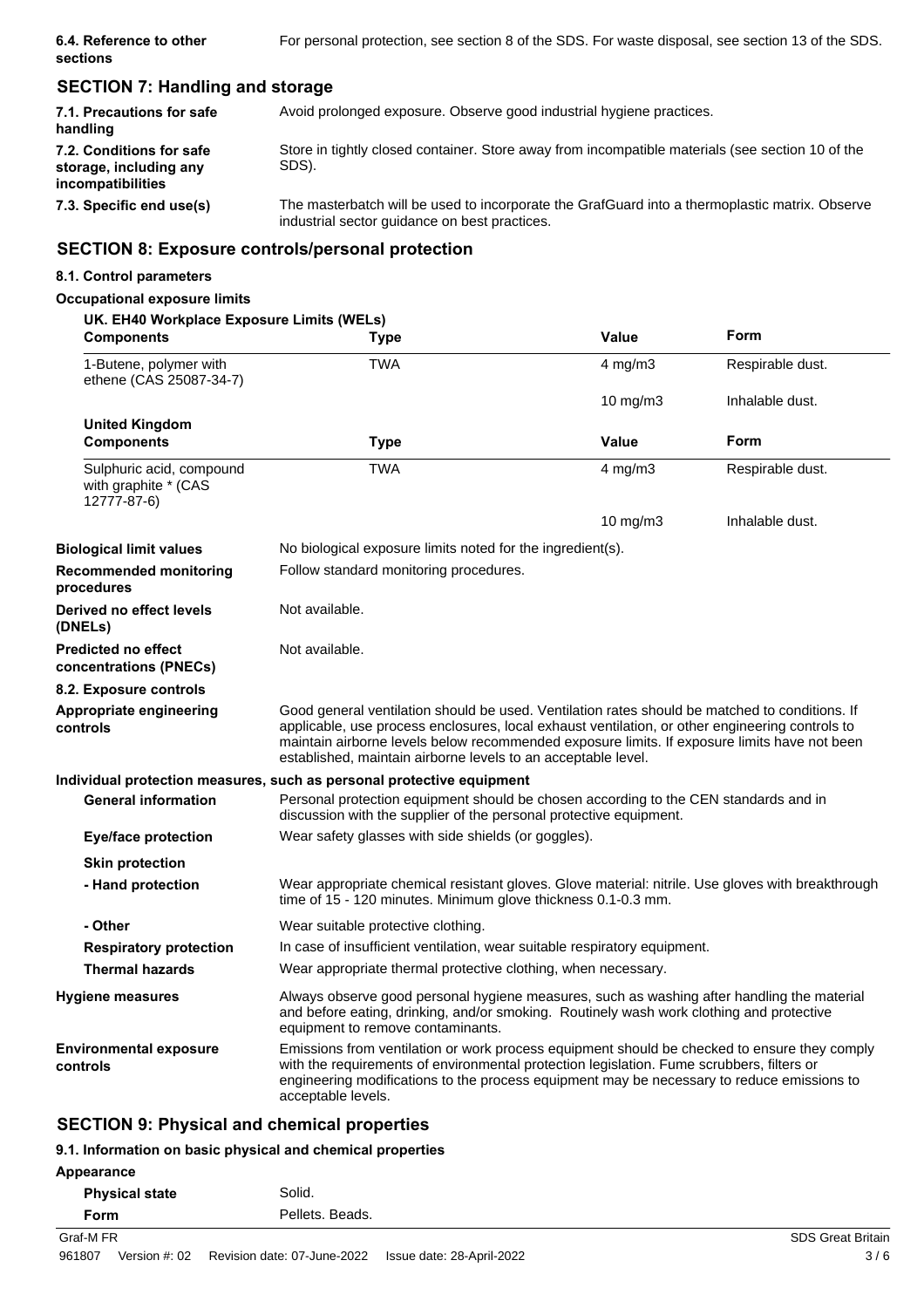| <b>Colour</b>                                     | Grey to black.                                       |
|---------------------------------------------------|------------------------------------------------------|
| Odour                                             | Odourless.                                           |
| <b>Odour threshold</b>                            | Not relevant.                                        |
| pH                                                | Not applicable as the product is insoluble in water. |
| Melting point/freezing point                      | 115 - 135 °C (239 - 275 °F)                          |
| Initial boiling point and boiling<br>range        | Not relevant.                                        |
| <b>Flash point</b>                                | $>$ 300 °C ( $>$ 572 °F)                             |
| <b>Evaporation rate</b>                           | Not relevant.                                        |
| Flammability (solid, gas)                         | Will burn if involved in a fire.                     |
| Upper/lower flammability or explosive limits      |                                                      |
| Explosive limit - lower (%)                       | Not relevant.                                        |
| <b>Explosive limit - upper</b><br>(%)             | Not relevant.                                        |
| Vapour pressure                                   | Not relevant.                                        |
| <b>Vapour density</b>                             | Not relevant.                                        |
| <b>Relative density</b>                           | Not relevant.                                        |
| Solubility(ies)                                   |                                                      |
| Solubility (water)                                | $< 0.1$ % Insoluble.                                 |
| <b>Partition coefficient</b><br>(n-octanol/water) | Not relevant.                                        |
| <b>Auto-ignition temperature</b>                  | $>$ 300 °C ( $>$ 572 °F)                             |
| <b>Decomposition temperature</b>                  | $> 300 °C$ ( $> 572 °F$ )                            |
| <b>Viscosity</b>                                  | Not relevant.                                        |
| <b>Explosive properties</b>                       | Not explosive.                                       |
| <b>Oxidising properties</b>                       | Not oxidising.                                       |
| 9.2. Other information                            |                                                      |
| <b>Kinematic viscosity</b>                        | Not relevant.                                        |
| <b>Percent volatile</b>                           | Not relevant.                                        |
| <b>SECTION 10: Stability and reactivity</b>       |                                                      |

| 10.1. Reactivity                            | The product is stable and non-reactive under normal conditions of use, storage and transport. |
|---------------------------------------------|-----------------------------------------------------------------------------------------------|
| 10.2. Chemical stability                    | Material is stable under normal conditions.                                                   |
| 10.3. Possibility of hazardous<br>reactions | No dangerous reaction known under conditions of normal use.                                   |
| 10.4. Conditions to avoid                   | Contact with incompatible materials.                                                          |
| 10.5. Incompatible materials                | Strong oxidising agents.                                                                      |
| 10.6. Hazardous<br>decomposition products   | No hazardous decomposition products are known.                                                |

# **SECTION 11: Toxicological information**

| <b>General information</b>                  | Occupational exposure to the substance or mixture may cause adverse effects.                                           |
|---------------------------------------------|------------------------------------------------------------------------------------------------------------------------|
| Information on likely routes of exposure    |                                                                                                                        |
| <b>Inhalation</b>                           | No adverse effects due to inhalation are expected.                                                                     |
| <b>Skin contact</b>                         | Prolonged skin contact may cause temporary irritation.                                                                 |
| Eye contact                                 | Direct contact with eyes may cause temporary irritation.                                                               |
| Ingestion                                   | May cause discomfort if swallowed. However, ingestion is not likely to be a primary route of<br>occupational exposure. |
| <b>Symptoms</b>                             | Exposure may cause temporary irritation, redness, or discomfort.                                                       |
| 11.1. Information on toxicological effects  |                                                                                                                        |
| <b>Acute toxicity</b>                       | Not expected to be acutely toxic.                                                                                      |
| <b>Skin corrosion/irritation</b>            | Based on available data, the classification criteria are not met.                                                      |
| Serious eye damage/eye<br><i>irritation</i> | Based on available data, the classification criteria are not met.                                                      |
| <b>Respiratory sensitisation</b>            | Based on available data, the classification criteria are not met.                                                      |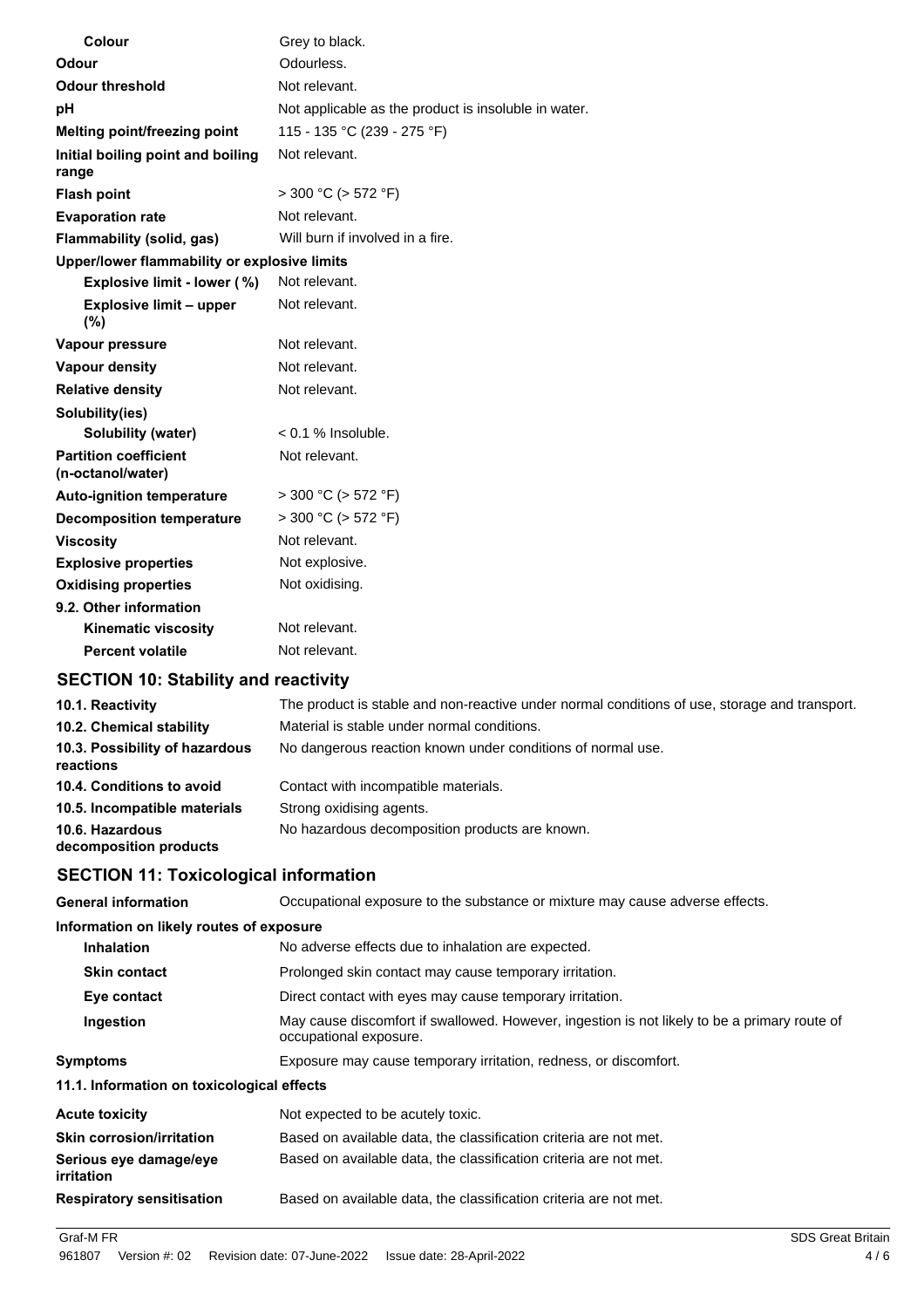| <b>Skin sensitisation</b>                             | Based on available data, the classification criteria are not met. |
|-------------------------------------------------------|-------------------------------------------------------------------|
| <b>Germ cell mutagenicity</b>                         | Based on available data, the classification criteria are not met. |
| Carcinogenicity                                       | Based on available data, the classification criteria are not met. |
| <b>Reproductive toxicity</b>                          | Based on available data, the classification criteria are not met. |
| Specific target organ toxicity -<br>single exposure   | Based on available data, the classification criteria are not met. |
| Specific target organ toxicity -<br>repeated exposure | Based on available data, the classification criteria are not met. |
| <b>Aspiration hazard</b>                              | Based on available data, the classification criteria are not met. |
| Mixture versus substance<br>information               | No information available.                                         |

# **SECTION 12: Ecological information**

| 12.1. Toxicity                                            | The product is not classified as environmentally hazardous. However, this does not exclude the<br>possibility that large or frequent spills can have a harmful or damaging effect on the environment. |
|-----------------------------------------------------------|-------------------------------------------------------------------------------------------------------------------------------------------------------------------------------------------------------|
| 12.2. Persistence and<br>degradability                    | No data is available on the degradability of any ingredients in the mixture.                                                                                                                          |
| 12.3. Bioaccumulative potential                           | No data available.                                                                                                                                                                                    |
| <b>Partition coefficient</b><br>n-octanol/water (log Kow) | Not available.                                                                                                                                                                                        |
| <b>Bioconcentration factor (BCF)</b>                      | Not available.                                                                                                                                                                                        |
| 12.4. Mobility in soil                                    | The product is insoluble in water.                                                                                                                                                                    |
| 12.5. Results of PBT and vPvB<br>assessment               | This mixture does not contain substances assessed to be vPvB / PBT according to Regulation<br>(EC) No 1907/2006, Annex XIII.                                                                          |
| 12.6. Other adverse effects                               | No data available.                                                                                                                                                                                    |

# **SECTION 13: Disposal considerations**

| 13.1. Waste treatment methods       |                                                                                                                                                                                                                  |
|-------------------------------------|------------------------------------------------------------------------------------------------------------------------------------------------------------------------------------------------------------------|
| <b>Residual waste</b>               | Dispose of in accordance with local regulations. Empty containers or liners may retain some<br>product residues. This material and its container must be disposed of in a safe manner.                           |
| Contaminated packaging              | Since emptied containers may retain product residue, follow label warnings even after container is<br>emptied. Empty containers should be taken to an approved waste handling site for recycling or<br>disposal. |
| EU waste code                       | The Waste code should be assigned in discussion between the user, the producer and the waste<br>disposal company.                                                                                                |
| <b>Disposal methods/information</b> | Collect and reclaim or dispose in sealed containers at licensed waste disposal site.                                                                                                                             |
| <b>Special precautions</b>          | Dispose in accordance with all applicable regulations.                                                                                                                                                           |

# **SECTION 14: Transport information**

### **ADR**

14.1. - 14.6.: Not regulated as dangerous goods.

### **RID**

14.1. - 14.6.: Not regulated as dangerous goods.

# **ADN**

14.1. - 14.6.: Not regulated as dangerous goods.

# **IATA**

14.1. - 14.6.: Not regulated as dangerous goods.

# **IMDG**

14.1. - 14.6.: Not regulated as dangerous goods.

**14.7. Transport in bulk** Not applicable. **according to Annex II of MARPOL 73/78 and the IBC Code**

# **SECTION 15: Regulatory information**

**15.1. Safety, health and environmental regulations/legislation specific for the substance or mixture**

# **Retained direct EU regulations**

**Regulation (EC) No. 1005/2009 on substances that deplete the ozone layer, Annex I and II, as amended** Not listed.